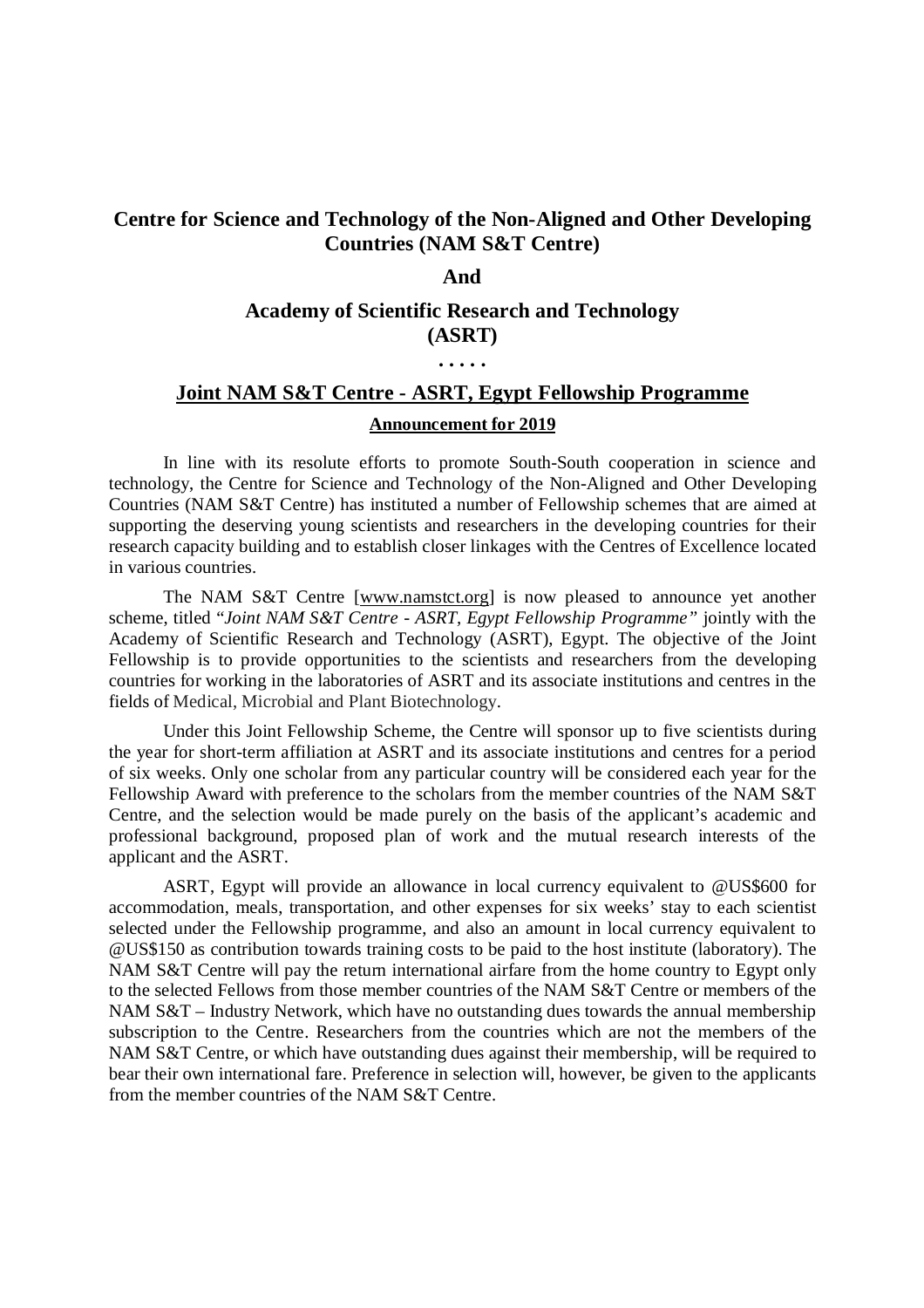Only the scientists and researchers from the developing countries excepting Egypt are eligible to apply for the fellowship.

Copies of the guidelines for the Fellowship and the application form are **attached** (and are also available at the Centre's Website *www.namstct.org*). Applications recommended by the parent institution of the applicant and endorsed by the Focal Point of the NAM S&T Centre in the country may be submitted to the Centre by email (namstcentre@gmail.com). The list of member countries and members of the NAM S&T – Industry Network and the contact details of the Focal Points of the NAM S&T centre in its member countries may be seen in its website *www.namstct.org*.

Applications are invited in the prescribed format for the **Joint NAM S&T Centre** – **ASRT, Egypt Fellowship Programme** for the year 2018-19.**The last date for submitting application for the Fellowship is March 31, 2019.**

@@@@@@@@@@@@@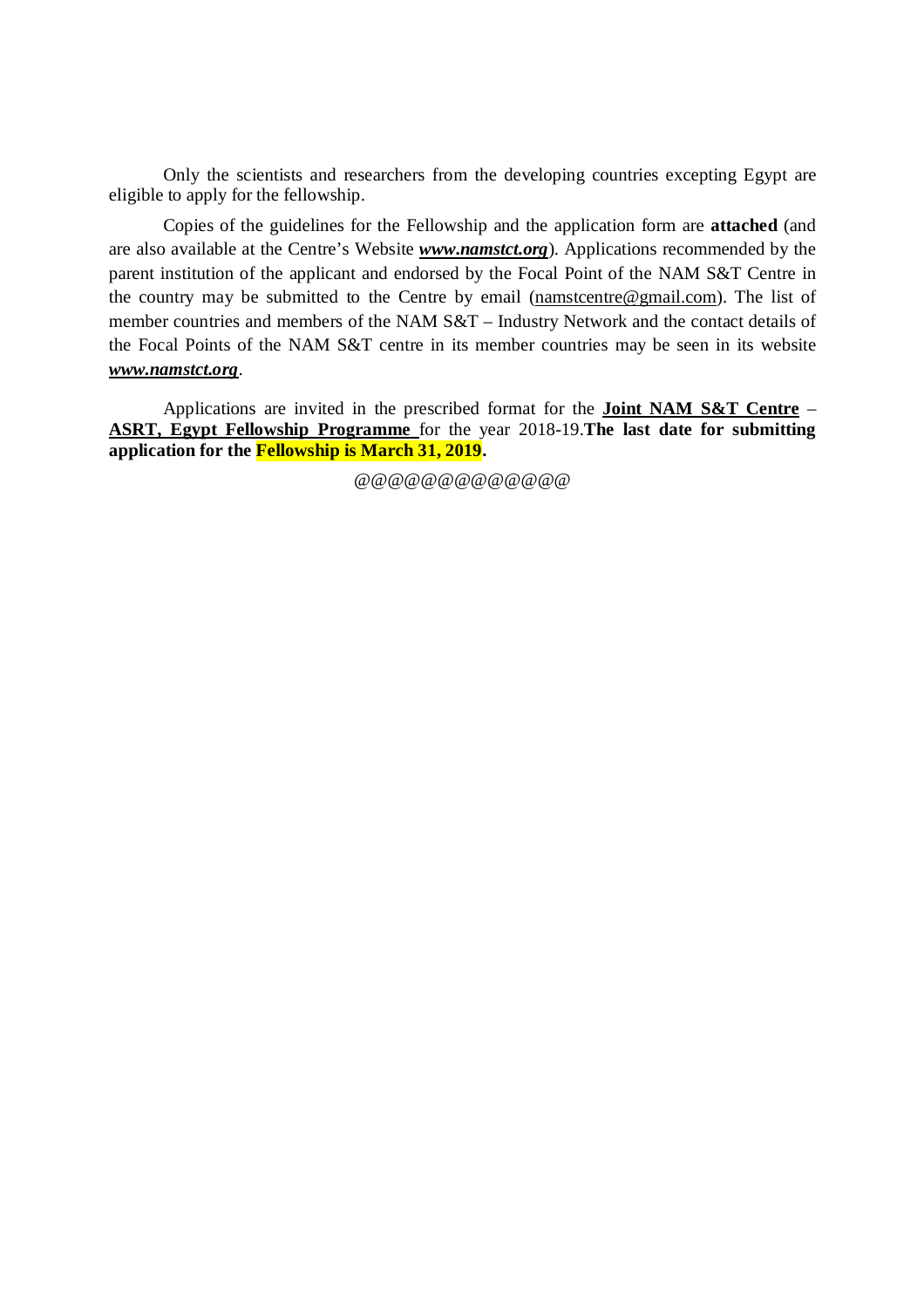# **Centre for Science and Technology of the Non-Aligned and Other Developing Countries (NAM S&T Centre)**

**and**

# **Academy of Scientific Research and Technology (ASRT)**

# **. . . . .**

# **Joint NAM S&T Centre - ASRT, Egypt Fellowship Programme GUIDELINES AND APPLICATION FORM**

The NAM S&T Centre is implementing a **Joint NAM S&T Centre – ASRT, Egypt Fellowship Programme** in association with the Academy of Scientific Research and Technology (ASRT), Egypt to provide opportunities to the scientists and researchers from the developing countries for working in the laboratories of ASRT and its associate institutions and centres in the fields of **Medical, Microbial and Plant Biotechnology**.

## **Objectives**

The objectives of the Joint NAM S&T Centre – ASRT, Egypt Fellowship Programme are:

- $\cdot \cdot$  To provide opportunities to the scientists and researchers from the developing countries to work with senior researchers and faculty members in ASRT and its associate institutions and centres for upgrading their research skills in the fields related to Medical, Microbial and Plant Biotechnology agreed upon by ASRT authorities.
- $\hat{\cdot}$  To facilitate the scientists and researchers from the developing countries to undertake short-term joint research projects at ASRT and its associate institutions and centres.
- \* To provide a mechanism to the scientists and researchers from the developing countries to use the equipment and facility in ASRT and its associate institutions and centres for their research activities on mutually agreed terms and conditions.
- To facilitate the exchange of information and contacts and create a network between the scientists and researchers from Egypt and other developing countries.

## **Number of Fellowships**

Not more than 5 scientists/researchers from the developing countries will be sponsored each year by the NAM S&T Centre to work at ASRT and its associate institutions and centres under the Joint NAM S&T Centre – ASRT, Egypt Fellowship Programme.

### **Duration of Fellowship**

The Fellowship will be for six weeks duration.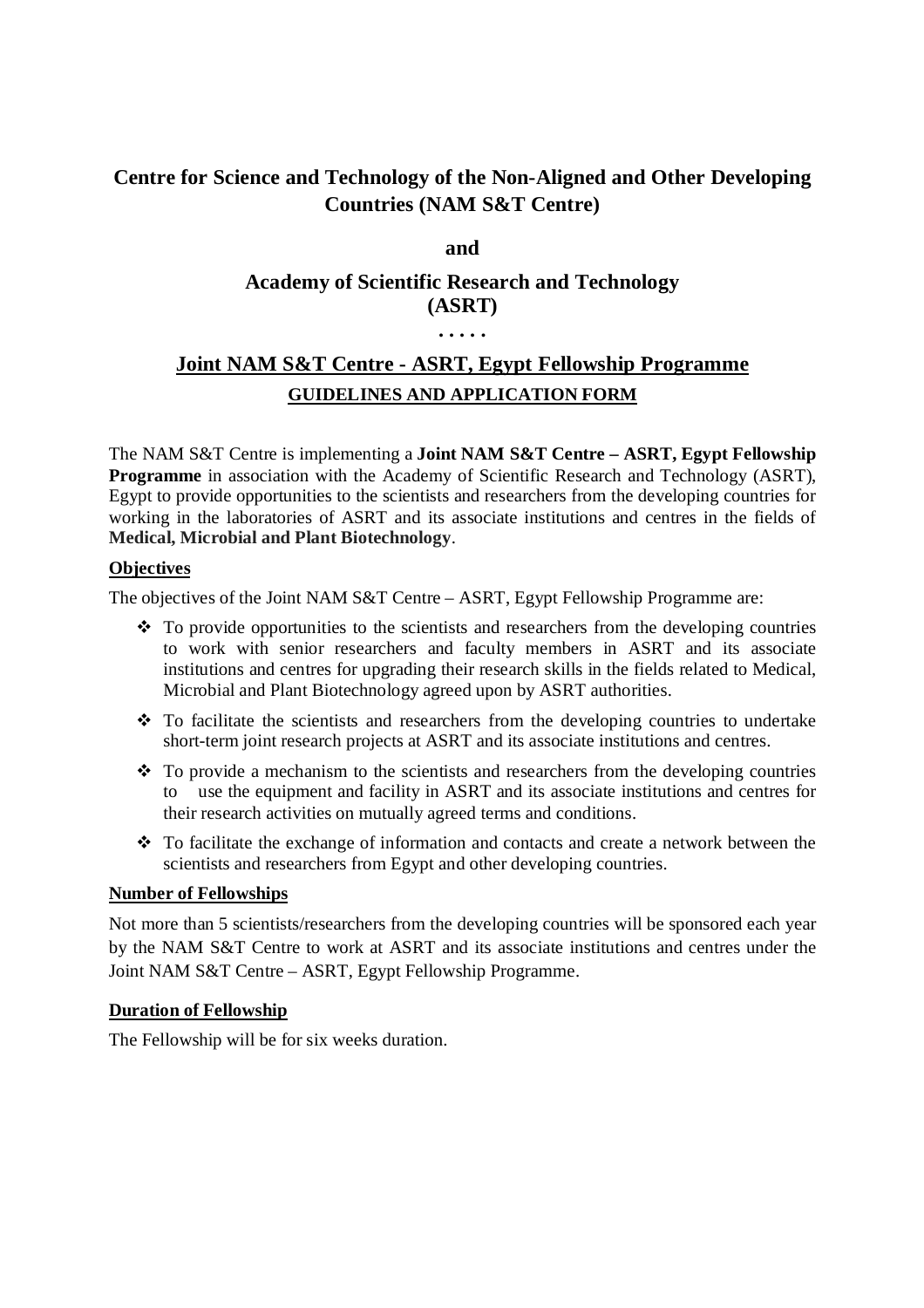### **:2:**

#### **Eligibility**

- Scientists and researchers having academic qualification of at least M.Sc. or equivalent and engaged in research and development or management of scientific programmes on the identified subjects.
- Applicant's age should not exceed 40 at the time of application; however, if qualifications are same, younger scientists will be preferred.
- Only scientists and researchers from the developing countries excepting Egypt will be eligible. Only one scholar from any country will be considered each year for the Fellowship Award with preference to the scholars from the member countries of the NAM S&T Centre.
- Scientists/researchers nominated by NAM S&T Industry Network members will also be eligible for similar award as per guidelines under the Network Programme.

#### **Participating Laboratories**

For the ASRT-NAM Fellowship, the training programs will be offered in the following research groupslocated in the Central Laboratories Network at the National Research Centre of Egypt:

- Immune and Bio-markers for Infection
- Embryo and Genetic Resources Conservation Bank
- Plant Biotechnology and Genetic Resources
- Chromatography
- Investigation of Surface Properties of Nanomaterials
- Liquid Crystals

#### **Financial and Other Terms**

- The NAM S&T Centre will be responsible for the return international travel of the Fellows from their home countries to Cairo, Egypt.
- ASRT, Egypt will provide an allowance in local currency equivalent to @US\$600 for accommodation and living expenses for six weeks' stay to each scientist selected under the Fellowship Programme, and also an amount in local currency equivalent to @US\$150 as contribution in training costs to be paid to the host institute (laboratory).
- $\triangle$  ASRT will provide all possible facilities and access to various instruments and equipment in its constituent laboratories that may be required by the Fellows for implementing their agreed upon research activity.
- $\div$  Individual Fellows or their governments / institutions shall be required to bear the following costs:
	- All expenses in the home country incidental to travel abroad, including expenditure for passport and visa, required medical examinations and vaccinations and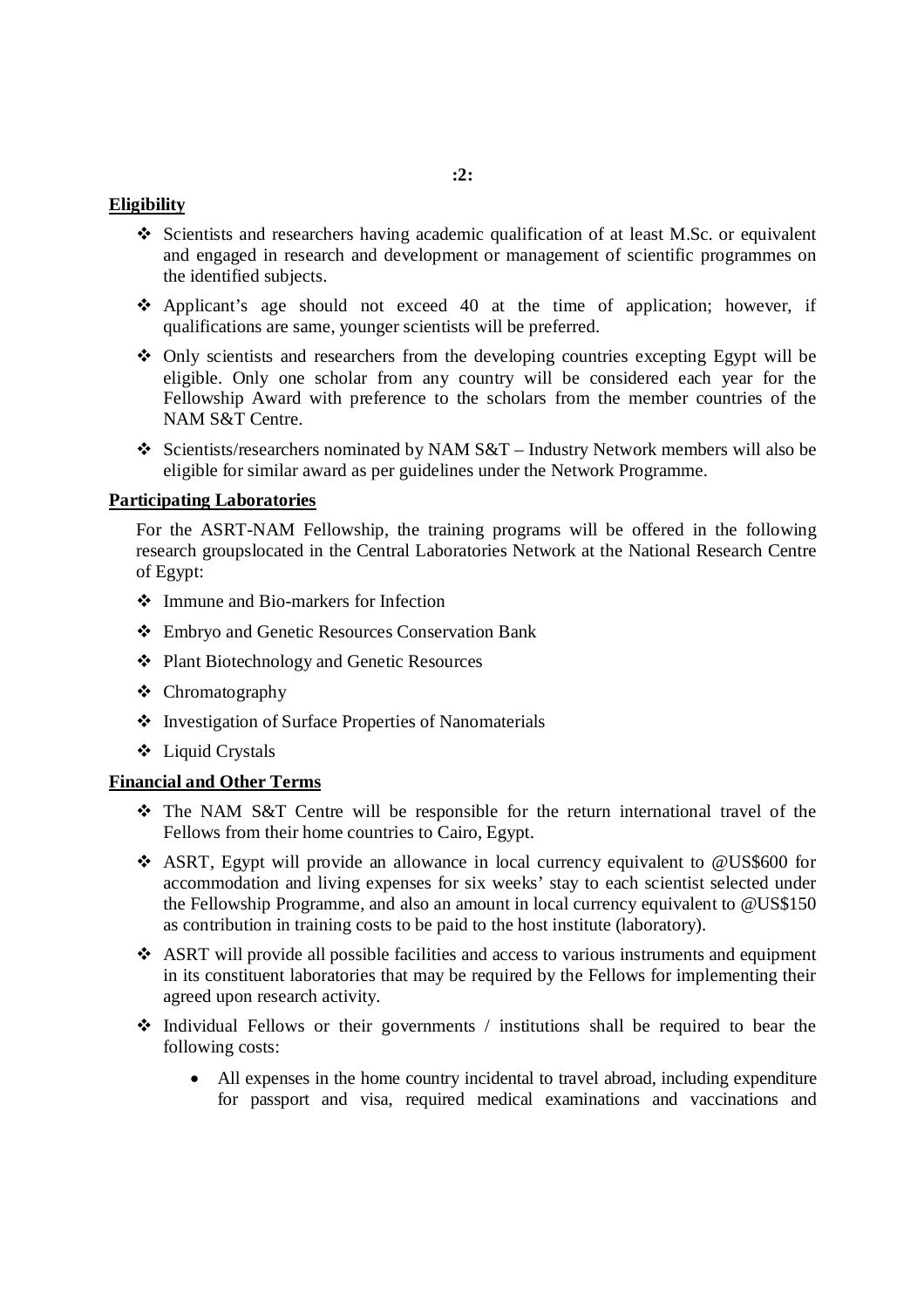miscellaneous expenses such as internal travel to/from the airport of departure in the home country.

- Salary and other related allowances for the Fellows during the Fellowship.
- Cost of medical insurance to cover the period of Fellowship in Egypt.
- The NAM S&T Centre and ASRT, Egypt shall not assume responsibility for the following expenditure in connection with the Fellowship of a particular scientist/researcher:
	- $\bullet$ Insurance, medical bills or hospitalisation fees.
	- Compensation in the event of death, disability or loss of personal belongings or  $\bullet$ compensation for damage caused by climatic or other conditions.
	- Travel or other costs incurred by the dependents, who might accompany the Fellows.

## **Submission and Selection of Applications**

- The NAM S&T Centre will issue the announcement inviting nomination of scientists and researchers in a prescribed format.
- $\div$  There will be a cut off date for receiving the applications under the Joint NAM S&T Centre – ASRT, Egypt Fellowship Programme.
- $\div$  Applications in prescribed format should be submitted to the NAM S&T Centre.
- A Statement of Purpose giving a brief write-up on the work to be carried out at ASRT should be attached with the application.
- The NAM S&T Centre, after brief scrutiny, will forward the appropriate applications to ASRT for their consideration. In matter of final selection, the decision of ASRT shall be final.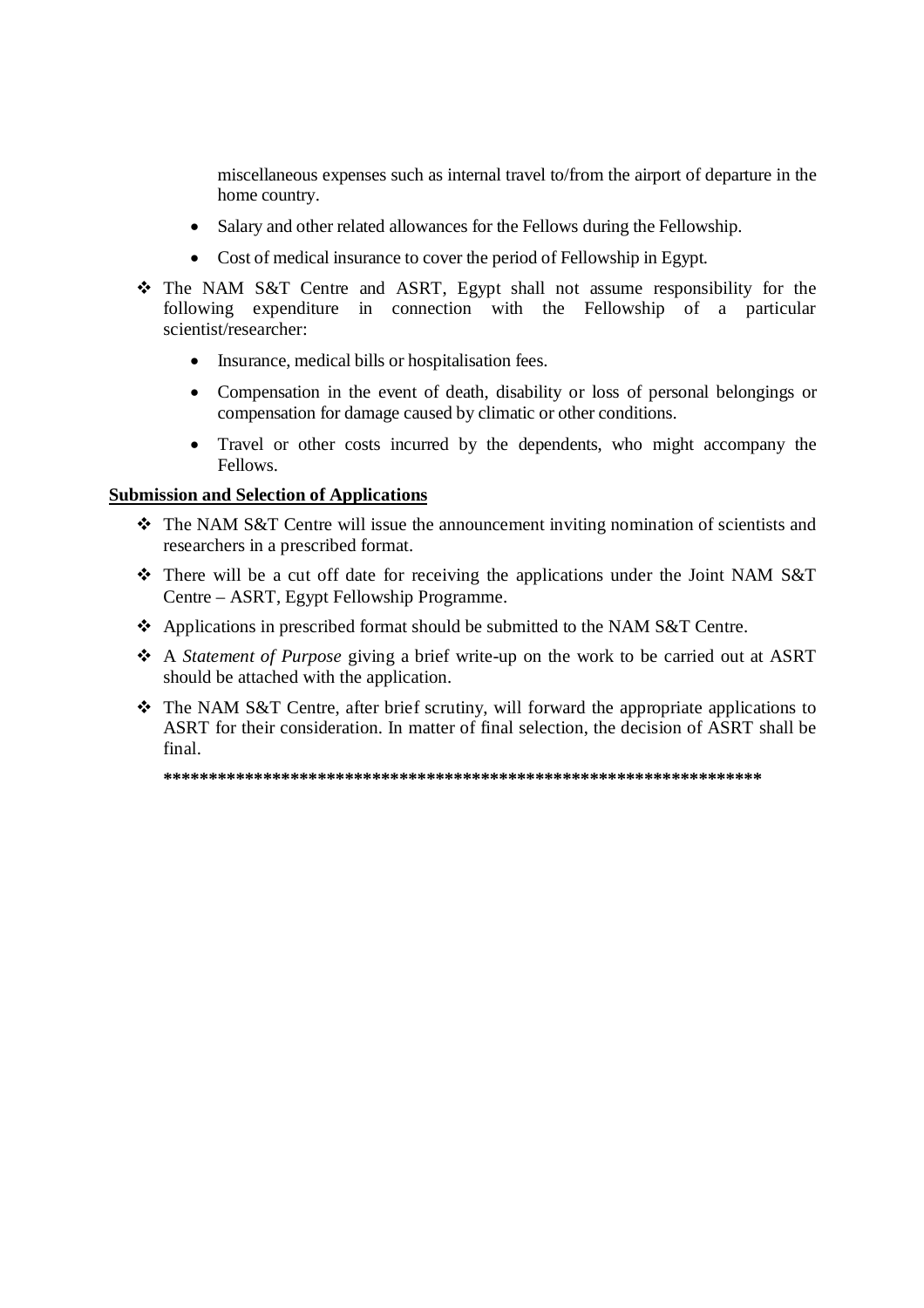#### **Centre for Science and Technology of the Non-Aligned and Other Developing Countries (NAM S&T Centre) And**

## **Academy of Scientific Research and Technology (ASRT)**

#### **. . . . .**

# **Joint NAM S&T Centre - ASRT, Egypt Fellowship Programme APPLICATION FORM**

#### **Affix**

**Recent Photograph**

# **(Please TYPE or use BLOCK capitals; No column should be left blank)**

## **SECTION - A**

|              | (To be filled in by the Applicant)              |  |
|--------------|-------------------------------------------------|--|
| 1.           | <b>Name</b>                                     |  |
|              | (As in Passport)                                |  |
| $\mathbf{2}$ |                                                 |  |
| 3.           |                                                 |  |
| 4.           | Date of Birth: Place of Birth (City)  (Country) |  |
| 5.           |                                                 |  |
|              |                                                 |  |
|              | (Please enclose a copy of your Passport)        |  |
| 6.           |                                                 |  |
|              |                                                 |  |
|              |                                                 |  |
| 7.           |                                                 |  |
|              |                                                 |  |
|              |                                                 |  |
| 8.           | <b>Educational Qualifications:</b>              |  |
|              | Highest Degree: Year of Award:                  |  |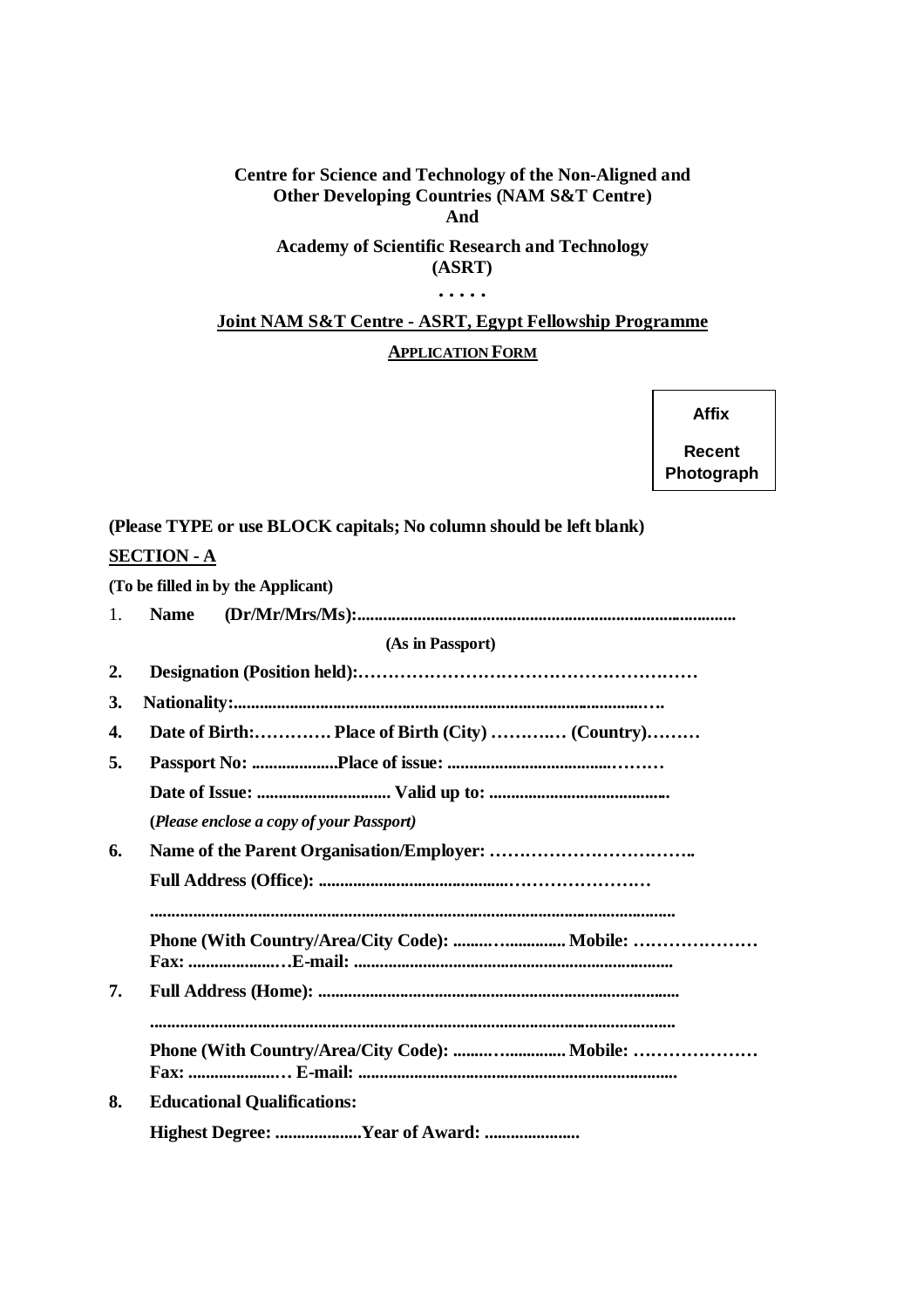**University:..............................Field of Study: .......................**

**9. Brief Curriculum Vitae (including Professional and Research Experience and a List of Papers Published, if any)** 

**(To be attached on a separate sheet).**

- **10. What in your opinion qualifies you for the Fellowship? (To be attached on a separate sheet)**
- **11. Statement of Purpose/Plan of Work (To be attached on a separate sheet)**

Signature of applicant:

**Date: \_\_\_\_\_\_\_\_\_\_\_\_\_\_\_\_\_**

**SECTION -B**

## **RECOMMENDATION OF PARENT INSTITUTION**

**(The Candidate must get the application recommended by his/her Parent Institution/Employer).**

#### **(Signature)**

**Name (in full): ...........................................................................**

**Designation: .......................…....................................................**

**Date: ....................….......................………….............................**

SEAL

### **SECTION -C**

### **ENDORSEMENT BY NOMINATING AUTHORITY**

**(The applicant residing in a member country of the NAM S&T Centre may get the application endorsed by the Focal Point of the NAM S&T Centre or the concerned Scientific Ministry / Government Agency in his/her country, if he/she wishes to receive the support of his/her air travel. For name / address of the Focal Points please visit Centre's website www.namstct.org)**

**(Signature)**

**Name (in full): ...........................................................................**

**Designation: .......................…....................................................**